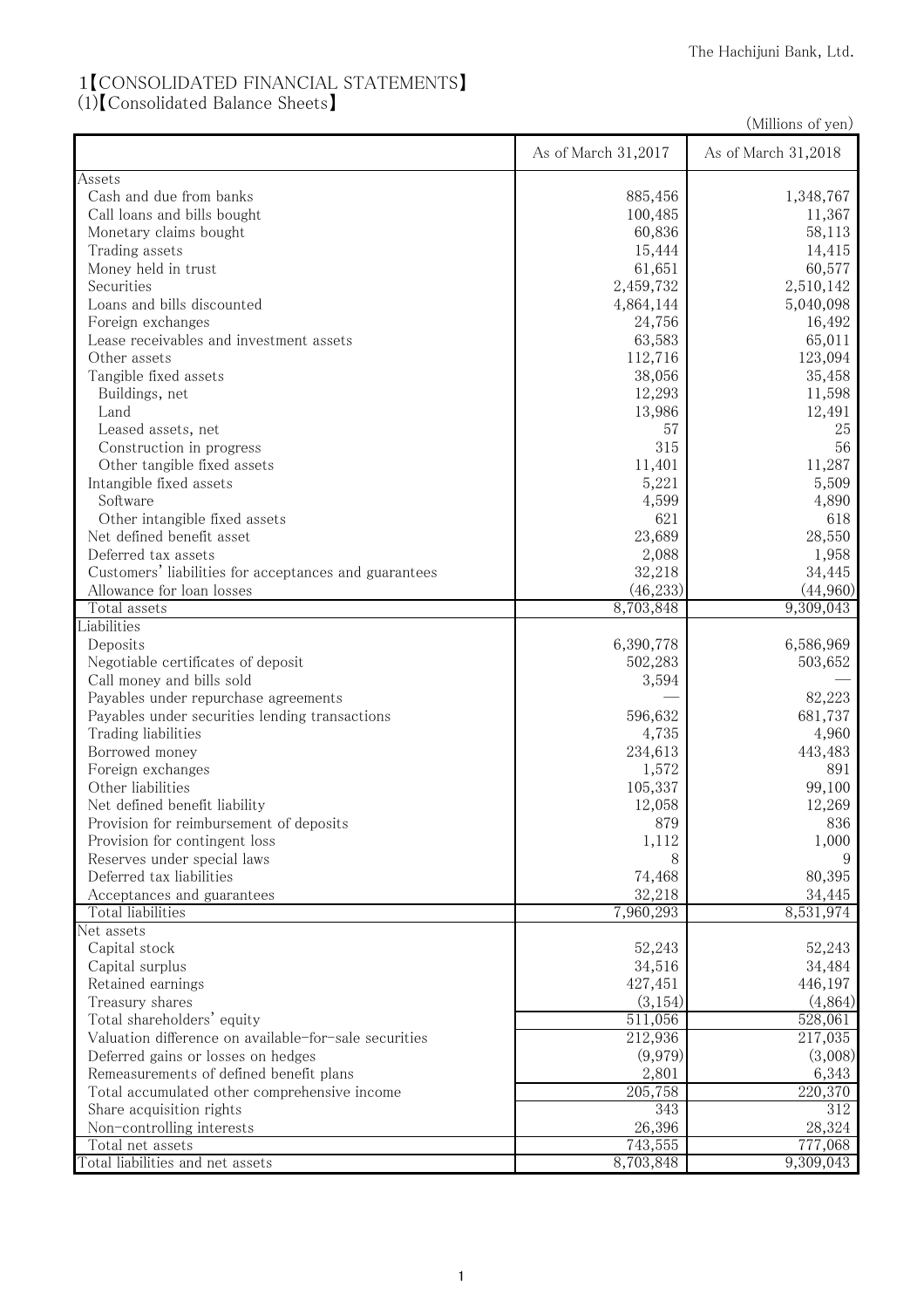|                                                                      |                     | FY ended March31,2017 FY ended March31,2018 |
|----------------------------------------------------------------------|---------------------|---------------------------------------------|
| Ordinary income                                                      | 209,160             | 181,250                                     |
| Interest income                                                      | 85,877              | 79,100                                      |
| Interest on loans and discounts                                      | 48,331              | 46,767                                      |
| Interest and dividends on securities                                 | 34,494              | 29,593                                      |
| Interest on call loans and bills bought                              | 359                 | 358                                         |
| Interest on deposits with banks                                      | 420                 | 412                                         |
| Other interest income                                                | 2,272               | 1,968                                       |
| Trust fees                                                           |                     |                                             |
| Fees and commissions                                                 | 20,267              | 20,854                                      |
| Trading income                                                       | 1,735               | 2,978                                       |
| Other ordinary income                                                | 88,515              | 67,081                                      |
| Other income                                                         | 12,761              | 11,232                                      |
| Reversal of allowance for loan losses                                | 2,298               |                                             |
| Recoveries of written off claims                                     | 25                  | 41                                          |
| Other                                                                | 10,438              | 11,190                                      |
| Ordinary expenses                                                    | 168,739             | 139,742                                     |
| Interest expenses                                                    | 11,852              | 8,908                                       |
| Interest on deposits                                                 | 3,819               | 2,598                                       |
| Interest on negotiable certificates of deposit                       | 107                 | 64                                          |
| Interest on call money and bills sold                                | 172                 | 255                                         |
| Interest on payables under repurchase agreements                     |                     | 23                                          |
| Interest on payables under securities lending transactions           | 1,149               | 1,174                                       |
| Interest on borrowings and rediscounts                               | 631                 | 953                                         |
| Other interest expenses                                              | 5,971               | 3,838                                       |
| Fees and commissions payments                                        | 6,910               | 7,028                                       |
| Other ordinary expenses                                              | 77,489              | 54,872                                      |
| General and administrative expenses                                  | 66,081              | 62,909                                      |
| Other expenses                                                       | 6,405               | 6,023                                       |
| Provision of allowance for loan losses                               |                     | 224                                         |
| Other                                                                | 6,405               | 5,799                                       |
| Ordinary profit                                                      | 40,421              | 41,507                                      |
| Extraordinary income                                                 | $\overline{2}$      | 30                                          |
| Gain on disposal of non-current assets                               | 0                   | 30                                          |
| Transfer from reserve for financial products transaction liabilities | 2                   |                                             |
| Extraordinary losses                                                 | 801                 | 2,212                                       |
| Loss on disposal of non-current assets                               | 73                  | 116                                         |
| Impairment loss                                                      | 727                 | 2,095                                       |
| Transfer to reserve for financial products transaction liabilities   |                     | $\left($                                    |
| Profit before income taxes                                           | 39,622              | 39,326                                      |
| Income taxes - current                                               | 11,505              | 12,826                                      |
| Income taxes - deferred                                              | 322                 | (627)                                       |
| Total income taxes                                                   | 11,827              | 12,199                                      |
| Profit                                                               | 27,794              | 27,127                                      |
| Profit attributable to non-controlling interests                     | 1,482               | 1,286                                       |
| Profit attributable to owners of parent                              | $\overline{26,312}$ | 25,840                                      |

(2)【Consolidated Statements of Income and Consolidated Statements of Comprehensive Income】 【Consolidated Statements of Income】 (Millions of yen)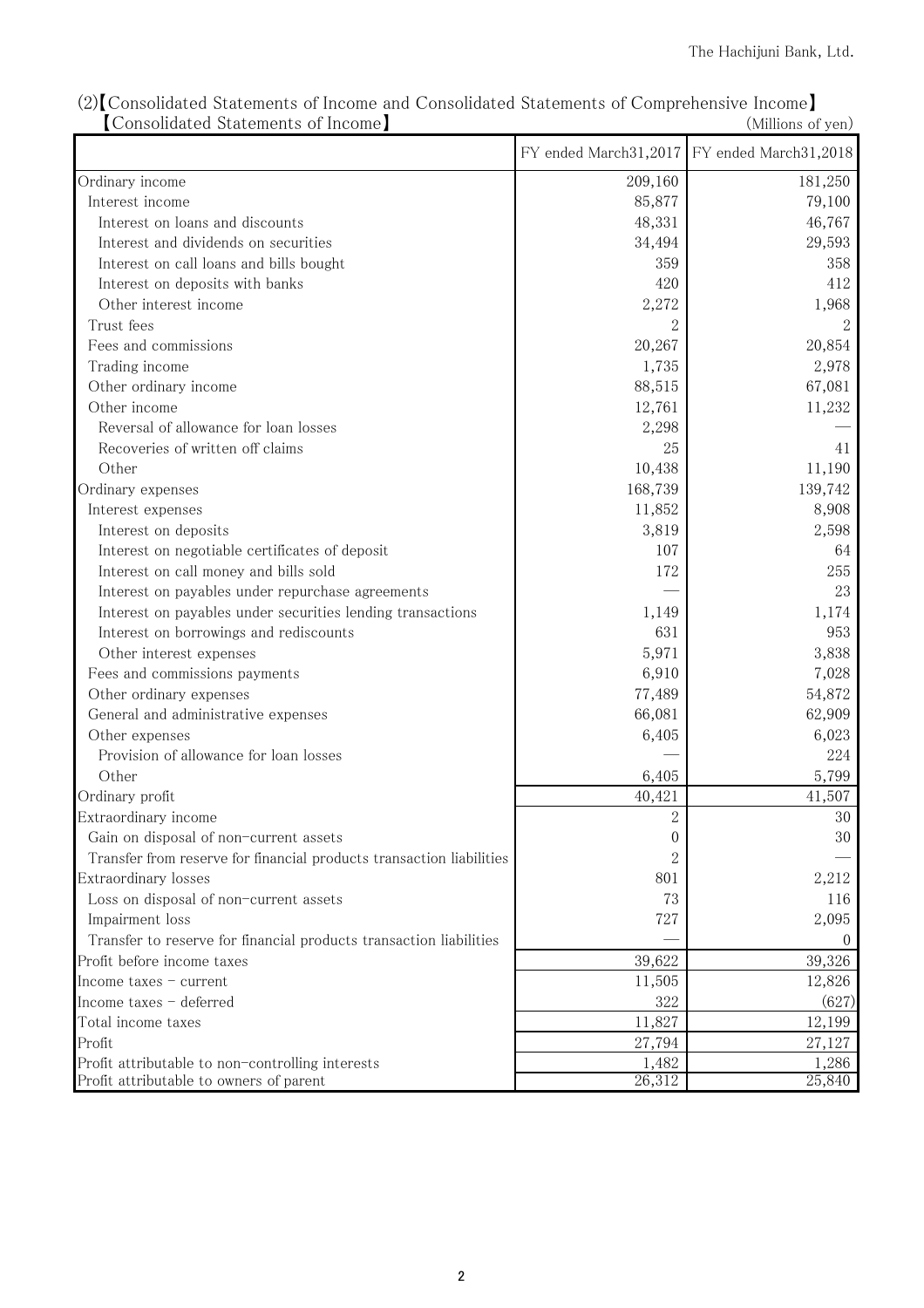| [Consolidated Statements of Comprehensive Income]              | (Millions of yen)       |                       |
|----------------------------------------------------------------|-------------------------|-----------------------|
|                                                                | FY ended March 31, 2017 | FY ended March31,2018 |
| Profit                                                         | 27,794                  | 27,127                |
| Other comprehensive income                                     | 37,153                  | 15,274                |
| Valuation difference on available-for-sale securities          | (3,633)                 | 4,803                 |
| Deferred gains or losses on hedges                             | 33,766                  | 6,971                 |
| Remeasurements of defined benefit plans, net of tax            | 7,020                   | 3,499                 |
| Comprehensive income                                           | 64,948                  | 42,401                |
| Comprehensive income attributable to                           |                         |                       |
| Comprehensive income attributable to owners of parent          | 62,763                  | 40,452                |
| Comprehensive income attributable to non-controlling interests | 2,185                   | 1,948                 |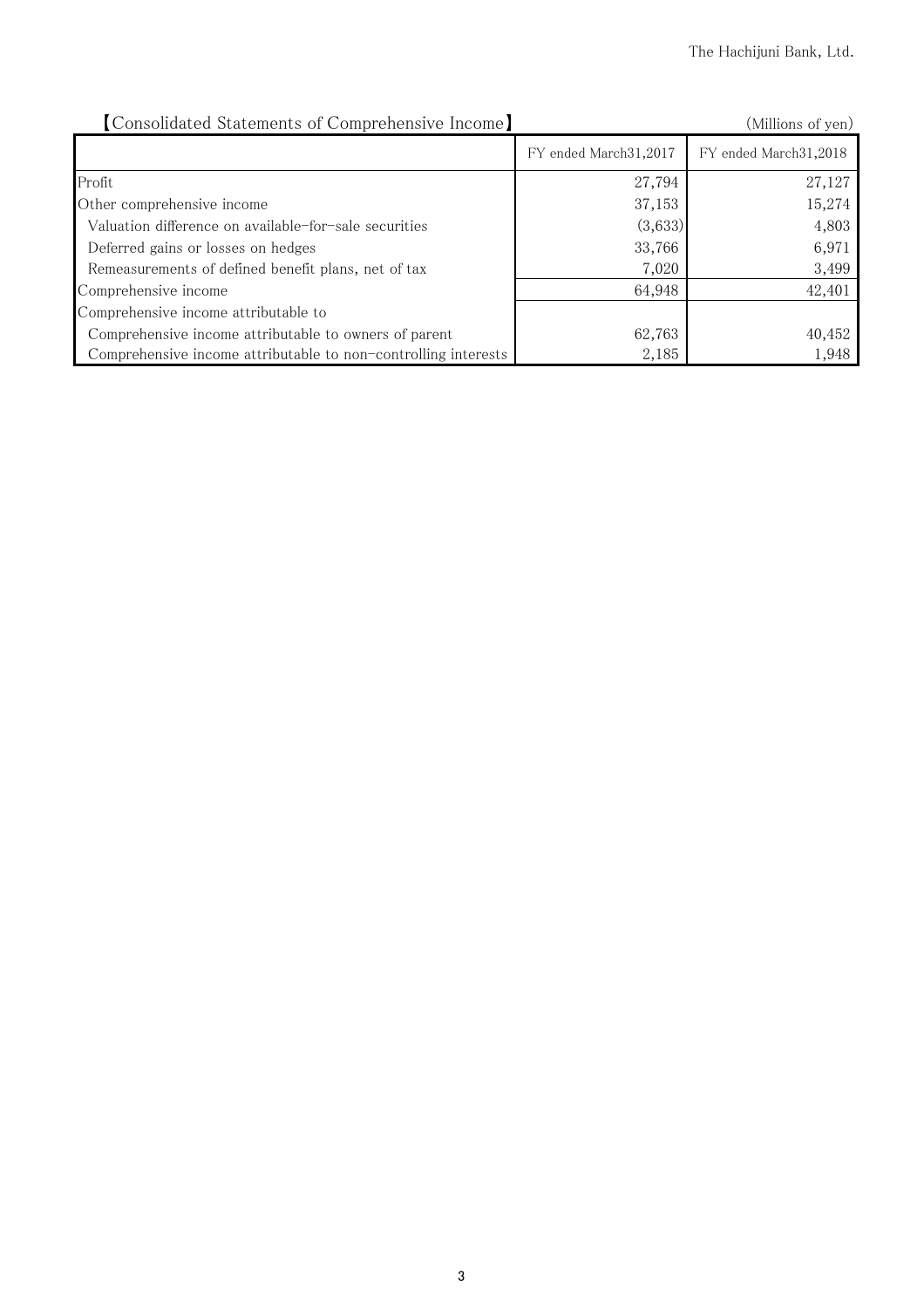## (3)【Consolidated Cash Flows】

(Millions of yen)

|                                                                               |            | FY ended March31,2017 FY ended March31,2018 |
|-------------------------------------------------------------------------------|------------|---------------------------------------------|
| Cash flows from operating activities                                          |            |                                             |
| Profit before income taxes                                                    | 39,622     | 39,326                                      |
| Depreciation                                                                  | 6,169      | 6,161                                       |
| Impairment loss                                                               | 727        | 2,095                                       |
| Increase (decrease) in allowance for loan losses                              | (4,856)    | (1,272)                                     |
| Increase (decrease) in allowance for investment loss                          | (0)        |                                             |
| Decrease (increase) in net defined benefit asset                              | (7, 913)   | (4,861)                                     |
| Increase (decrease) in net defined benefit liability                          | (418)      | 210                                         |
| Increase (decrease) in provision for reimbursement of deposits                | (40)       | (42)                                        |
| Increase (decrease) in provision for contingent loss                          | (219)      | (111)                                       |
| Increase (decrease) in reserves under special laws                            | (2)        | $\Omega$                                    |
| Gain on fund management                                                       | (85, 877)  | (79,100)                                    |
| Financing expenses                                                            | 11,852     | 8,908                                       |
| Loss (gain) related to securities                                             | (8,259)    | (11,316)                                    |
| Loss (gain) on money held in trust                                            | (1,033)    | (972)                                       |
| Foreign exchange losses (gains)                                               |            | 5                                           |
| Loss (gain) on disposal of non-current assets                                 | 73         | 85                                          |
| Net decrease (increase) in trading assets                                     | (3,532)    | 1,028                                       |
| Net increase (decrease) in trading liabilities                                | 329        | 224                                         |
| Net decrease (increase) in loans and bills discounted                         | (228, 742) | (175, 953)                                  |
| Net increase (decrease) in deposit                                            | 161,689    | 196,191                                     |
| Net increase (decrease) in negotiable certificates of deposit                 | (34, 486)  | 1,368                                       |
| Net increase (decrease) in borrowed money (excluding subordinated borrowings) | 147,546    | 208,869                                     |
| Net decrease (increase) in deposit (excluding deposit paid to Bank of Japan)  | (2,785)    | (462)                                       |
| Net decrease (increase) in call loans                                         | (78, 722)  | 91,841                                      |
| Net increase (decrease) in call money                                         | (121,509)  | 78,629                                      |
| Net increase (decrease) in payables under securities lending transactions     | 368,035    | 85,104                                      |
| Net decrease (increase) in foreign exchanges - assets                         | (2,227)    | 8,264                                       |
| Net increase (decrease) in foreign exchanges - liabilities                    | (558)      | (680)                                       |
| Net decrease (increase) in lease receivables and investment assets            | 411        | (1, 427)                                    |
| Proceeds from fund management                                                 | 88,530     | 80,966                                      |
| Payments for finance                                                          | (11, 855)  | (9,118)                                     |
| Other, net                                                                    | 54,130     | (22, 734)                                   |
| Subtotal                                                                      | 286,083    | 501,227                                     |
| Income taxes paid                                                             | (14,056)   | (10,629)                                    |
| Net cash provided by (used in) operating activities                           | 272,026    | 490,598                                     |
| Cash flows from investing activities                                          |            |                                             |
| Purchase of securities                                                        | (957, 778) | (991, 482)                                  |
| Proceeds from sales of securities                                             | 973,373    | 845,115                                     |
| Proceeds from redemption of securities                                        | 167,536    | 131,570                                     |
| Increase in money held in trust                                               | (26, 043)  | (5,655)                                     |
| Decrease in money held in trust                                               | 27,193     | 7,701                                       |
| Purchase of non-current assets                                                | (7,224)    | (7, 721)                                    |
| Proceeds from sales of non-current assets                                     | 1,455      | 1,687                                       |
| Net cash provided by (used in) investing activities                           | 178,511    | (18, 784)                                   |
| Cash flows from financing activities                                          |            |                                             |
| Purchase of treasury shares                                                   | (0)        | (1,846)                                     |
| Proceeds from sales of treasury shares                                        | 0          |                                             |
| Cash dividends paid                                                           | (7,600)    | (7,094)                                     |
| Dividends paid to non-controlling interests                                   | (20)       | (20)                                        |
| Net cash provided by (used in) financing activities                           | (7,620)    | (8,961)                                     |
| Effect of exchange rate change on cash and cash equivalents                   | (1)        | (5)                                         |
| Net increase (decrease) in cash and cash equivalents                          | 442,915    | 462,847                                     |
| Cash and cash equivalents at beginning of period                              | 424,339    | 867,254                                     |
| Cash and cash equivalents at end of period                                    | 867,254    | 1,330,102                                   |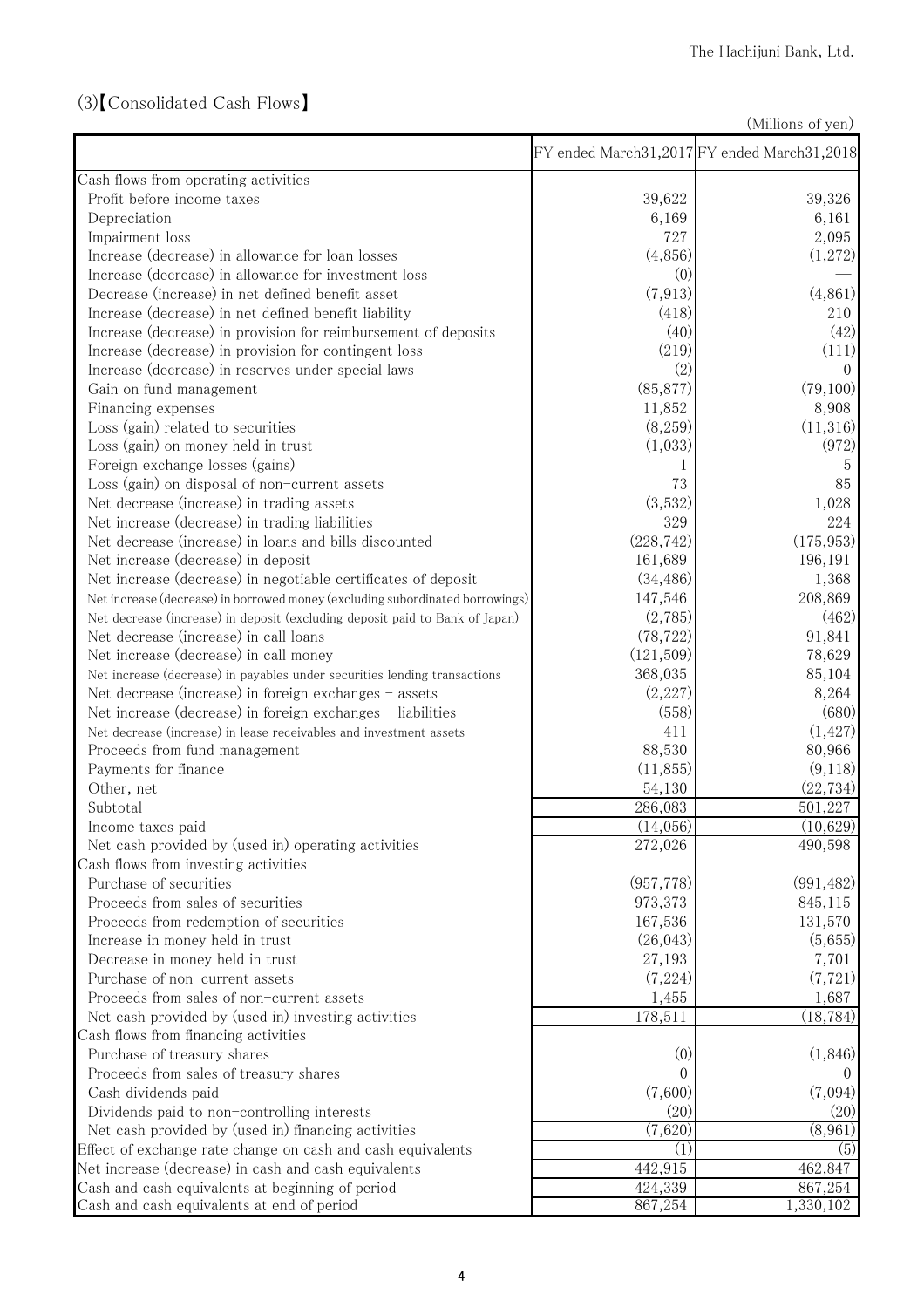## 2【NON-CONSOLIDATED FINANCIAL STATEMENTS】

(1)【Non-Consolidated Balance Sheets】

(Millions of yen)

|                                                       | As of March 31,2017 | As of March 31,2018 |
|-------------------------------------------------------|---------------------|---------------------|
| Assets                                                |                     |                     |
| Cash and due from banks                               | 870,307             | 1,333,026           |
| Cash                                                  | 77,765              | 81,611              |
| Due from banks                                        | 792,541             | 1,251,414           |
| Call loans                                            | 100,485             | 11,367              |
| Monetary claims bought                                | 60,836              | 58,113              |
| Trading assets                                        | 15,444              | 14,415              |
| Trading account securities                            | 2,308               | 1,053               |
| Trading-related financial derivatives                 | 5,136               | 5,362               |
| Other trading assets                                  | 7,999               | 7,999               |
| Money held in trust                                   | 61,651              | 60,577              |
| Securities                                            | 2,465,065           | 2,514,375           |
| Government bonds                                      | 1,102,976           | 997,073             |
| Local government bonds                                | 185,639             | 255,015             |
| Corporate bonds                                       | 275,476             | 287,584             |
| Stocks                                                | 353,696             | 383,726             |
| Other securities                                      | 547,276             | 590,974             |
| Loans and bills discounted                            | 4,910,882           | 5,087,614           |
| Bills discounted                                      | 18,029              | 19,820              |
| Loans on bills                                        | 171,456             | 166,361             |
| Loans on deeds                                        | 4,052,896           | 4,202,448           |
| Overdrafts                                            | 668,500             | 698,983             |
| Foreign exchanges                                     | 24,756              | 16,492              |
| Due from foreign banks (our accounts)                 | 22,375              | 13,191              |
| Foreign bills bought                                  | 2,063               | 2,831               |
| Foreign bills receivable                              | 316                 | 469                 |
| Other assets                                          | 88,021              | 98,133              |
| Domestic exchange settlement account, debit           | 36                  | 201                 |
| Prepaid expenses                                      | 583                 | 497                 |
| Accrued income                                        | 7,308               | 7,045               |
| Initial margins of futures markets                    | 79                  | 345                 |
| Variation margins of futures markets                  | 57                  | 29                  |
| Derivatives other than for trading - assets           | 6,779               | 4,214               |
| Cash collateral paid for financial instruments        | 11,029              | 2,822               |
| Other                                                 | 62,147              | 82,978              |
| Property, plant and equipment                         | 30,228              | 27,926              |
| Buildings, net                                        | 11,684              | 11,338              |
| Land                                                  | 13,614              | 12,122              |
| Leased assets, net                                    | 1,293               | 1,390               |
| Construction in progress                              | 315                 | 56                  |
| Other tangible fixed assets                           | 3,320               | 3,018               |
| Intangible assets                                     | 4,816               | 5,233               |
| Software                                              | 4,203               | 4,625               |
| Leased assets                                         |                     |                     |
| Other intangible fixed assets                         | 606                 | 603                 |
| Prepaid pension cost                                  | 17,474              | 17,004              |
| Customers' liabilities for acceptances and guarantees | 32,218              | 34,445              |
| Allowance for loan losses                             | (39, 856)           | (38, 373)           |
| Total assets                                          | 8,642,332           | 9,240,353           |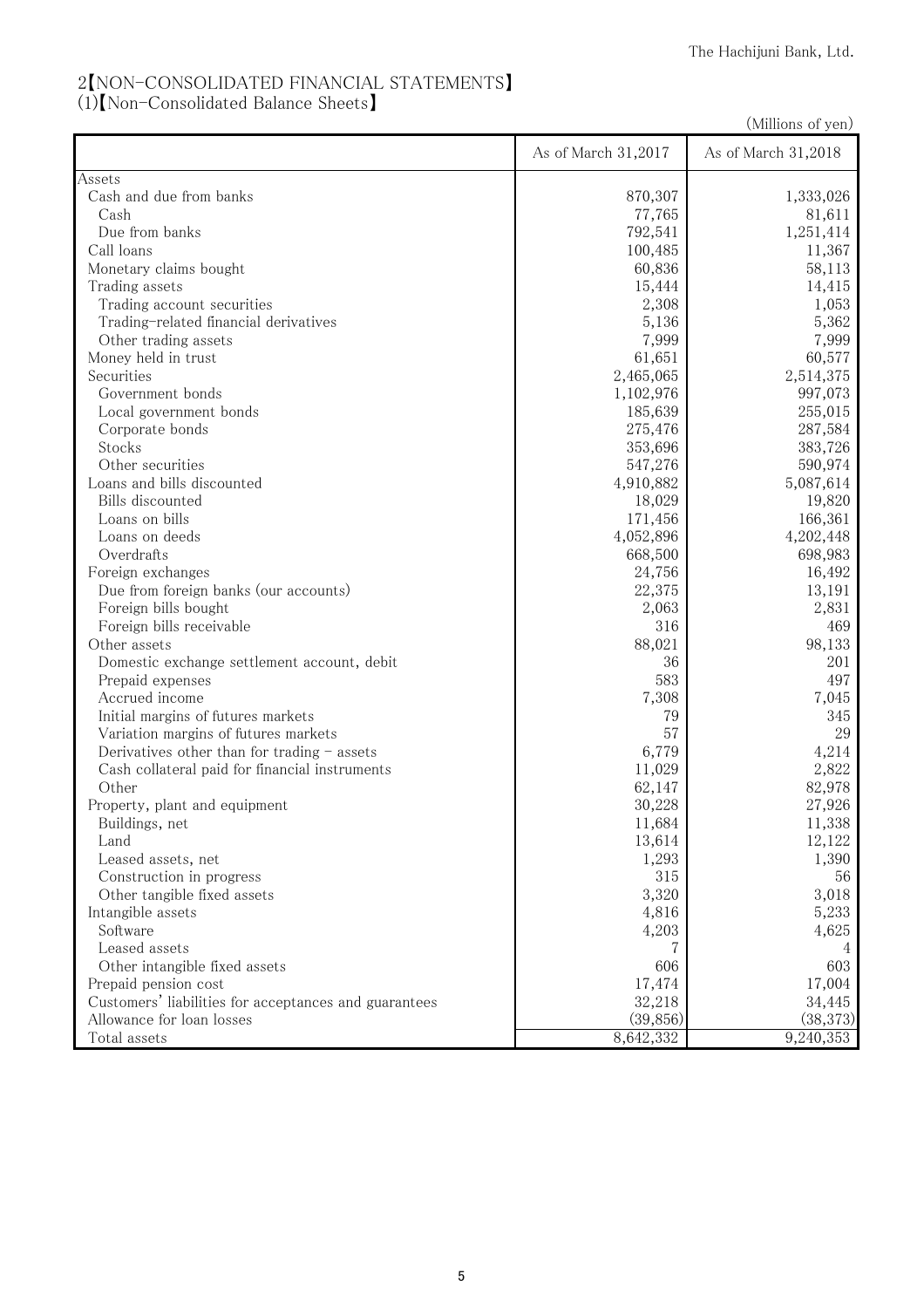|                                                         |                     | (Millions of yen)   |
|---------------------------------------------------------|---------------------|---------------------|
|                                                         | As of March 31,2017 | As of March 31,2018 |
| Liabilities                                             |                     |                     |
| Deposits                                                | 6,401,969           | 6,598,380           |
| Current deposits                                        | 262,489             | 309,740             |
| Ordinary deposits                                       | 3,457,877           | 3,691,153           |
| Saving deposits                                         | 57,809              | 56,893              |
| Deposits at notice                                      | 9,028               | 6,154               |
| Time deposits                                           | 2,385,798           | 2,352,743           |
| Installment savings                                     | 32,897              | 32,398              |
| Other deposits                                          | 196,069             | 149,297             |
| Negotiable certificates of deposit                      | 515,883             | 519,402             |
| Call money                                              | 3,594               |                     |
| Payables under repurchase agreements                    |                     | 82,223              |
| Payables under securities lending transactions          | 596,632             | 681,737             |
| Trading liabilities                                     | 4,735               | 4,960               |
| Derivatives of trading securities - assets              |                     | $\left( \right)$    |
| Trading-related financial derivatives                   | 4,735               | 4,959               |
| Borrowed money                                          | 226,963             | 435,608             |
| Borrowings from other banks                             | 226,963             | 435,608             |
| Foreign exchanges                                       | 1,572               | 891                 |
| Due to foreign banks (our accounts)                     | 43                  | 23                  |
| Foreign bills sold                                      | 797                 | 333                 |
| Foreign bills payable                                   | 730                 | 534                 |
| Other liabilities                                       | 83,202              | 78,319              |
| Domestic exchange settlement account, credit            | 1,631               | 9                   |
| Income taxes payable                                    | 3,624               | 4,590               |
| Accrued expenses                                        | 5,720               | 5,462               |
| Unearned revenue                                        | 1,553               | 1,504               |
| Reserve for interest on installment savings             | 3                   |                     |
| Derivatives other than for trading - liabilities        | 25,373              | 10,807              |
| Cash collateral received for financial instruments      | 1,508               | 2,113               |
| Lease obligations                                       | 1,395               | 1,504               |
| Asset retirement obligations                            | 16                  | 16                  |
| Other                                                   | 42,377              | 52,309              |
| Provision for retirement benefits                       | 9,746               | 9,978               |
| Provision for reimbursement of deposits                 | 879                 | 836                 |
| Provision for contingent loss                           | 1,112               | 1,000               |
| Deferred tax liabilities                                | 72,473              | 76,565              |
| Acceptances and guarantees                              | 32,218              | 34,445              |
| Total liabilities                                       | 7,950,983           | 8,524,350           |
| Net assets                                              |                     |                     |
| Capital stock                                           | 52,243              | 52,243              |
| Capital surplus                                         | 32,601              | 32,570              |
| Legal capital surplus                                   | 29,609              | 29,609              |
| Other capital surplus                                   | 2,992               | 2,961               |
| Retained earnings                                       | 406,979             | 422,610             |
| Legal retained earnings                                 | 47,610              | 47,610              |
| Other retained earnings                                 | 359,368             | 375,000             |
| Reserve for advanced depreciation of non-current assets | 920                 | 913                 |
| General reserve                                         | 327,600             | 344,600             |
| Retained earnings brought forward                       | 30,848              | 29,486              |
| Treasury shares                                         | (3, 154)            | (4,864)             |
| Total shareholders' equity                              | 488,669             | 502,560             |
| Valuation difference on available-for-sale securities   | 212,314             | 216,139             |
| Deferred gains or losses on hedges                      | (9,979)             | (3,008)             |
| Total valuation and translation adjustments             | 202,335             | 213,130             |
| Share acquisition rights                                | 343                 | 312                 |
| Total net assets                                        | 691,348             | 716,003             |
| Total liabilities and net assets                        | 8,642,332           | 9,240,353           |
|                                                         |                     |                     |